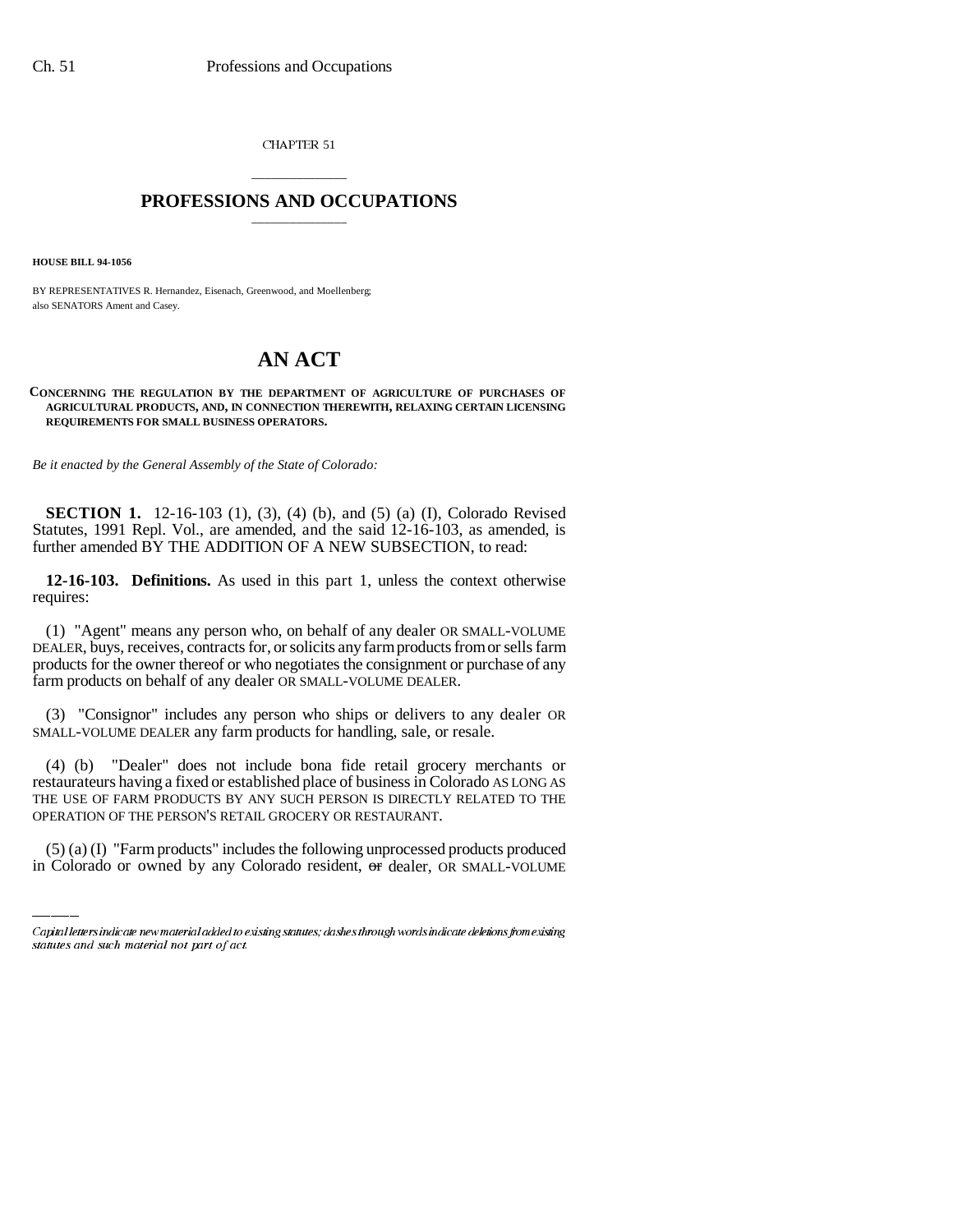DEALER:

(10.5) "SMALL-VOLUME DEALER" MEANS ANY PERSON WHO:

(a) DOES NOT QUALIFY AS A "DEALER" UNDER SUBPARAGRAPHS  $(II), (III), (IV),$  OR (V) OF PARAGRAPH (a) OF SUBSECTION (4) OF THIS SECTION;

(b) HAS A FIXED OR ESTABLISHED PLACE OF BUSINESS IN COLORADO;

(c) BUYS LESS THAN TWENTY THOUSAND DOLLARS' WORTH OF FARM PRODUCTS PER YEAR FROM THE OWNERS FOR PROCESSING OR RESALE;

(d) DOES NOT PURCHASE IN A SINGLE TRANSACTION TWO THOUSAND FIVE HUNDRED DOLLARS' WORTH OR MORE OF FARM PRODUCTS; AND

(e) DOES NOT PURCHASE FARM PRODUCTS FOR COMMERCIAL FEEDING OF LIVESTOCK.

**SECTION 2.** 12-16-104 (1), (3), and (4), Colorado Revised Statutes, 1991 Repl. Vol., are amended, and the said 12-16-104 is further amended BY THE ADDITION OF A NEW SUBSECTION, to read:

**12-16-104. Application for license.** (1) No person shall act as a dealer, SMALL-VOLUME DEALER, agent, or transporter without having obtained a license as provided in this part 1. Every person acting as a dealer, SMALL-VOLUME DEALER, agent, or transporter shall file an application in writing with the commissioner for a license to transact the business of dealer, SMALL-VOLUME DEALER, agent, or transporter, and such application shall be accompanied by the license fee provided for in section 12-16-105 for each specified class of business.

(3) In addition to the general requirements applicable to all classes of applications, as set forth in this section, each application for an agent's license shall include such information as the commissioner may consider proper or necessary, and such application shall include the name and address of the applicant and the name and address of each dealer OR SMALL-VOLUME DEALER represented or sought to be represented by said agent and the written endorsement or nomination of such dealer OR SMALL-VOLUME DEALER. No person shall be licensed as an agent unless all of his SUCH AGENT'S principals are licensed under this part 1.

(4) Upon the applicant's filing of the proper application with the commissioner, accompanied by the proper fee, and when he THE COMMISSIONER is satisfied that the convenience and necessity of the industry and the public will be served thereby, the commissioner shall issue to such applicant a license entitling the applicant to conduct the business described in the application at the place named in the application until the last day of February next following or until the license has been suspended or revoked. The license of an agent shall expire upon the date of expiration of the license of the principal for whom the agent acts. The commissioner may also issue a license to each agent, with a separate agent's license being required for each principal. Any dealer, SMALL-VOLUME DEALER, or agent shall show said license upon the request of any interested person. Each licensed dealer, SMALL-VOLUME DEALER, or agent shall post his SUCH PERSON'S license or a copy thereof in his THE PERSON'S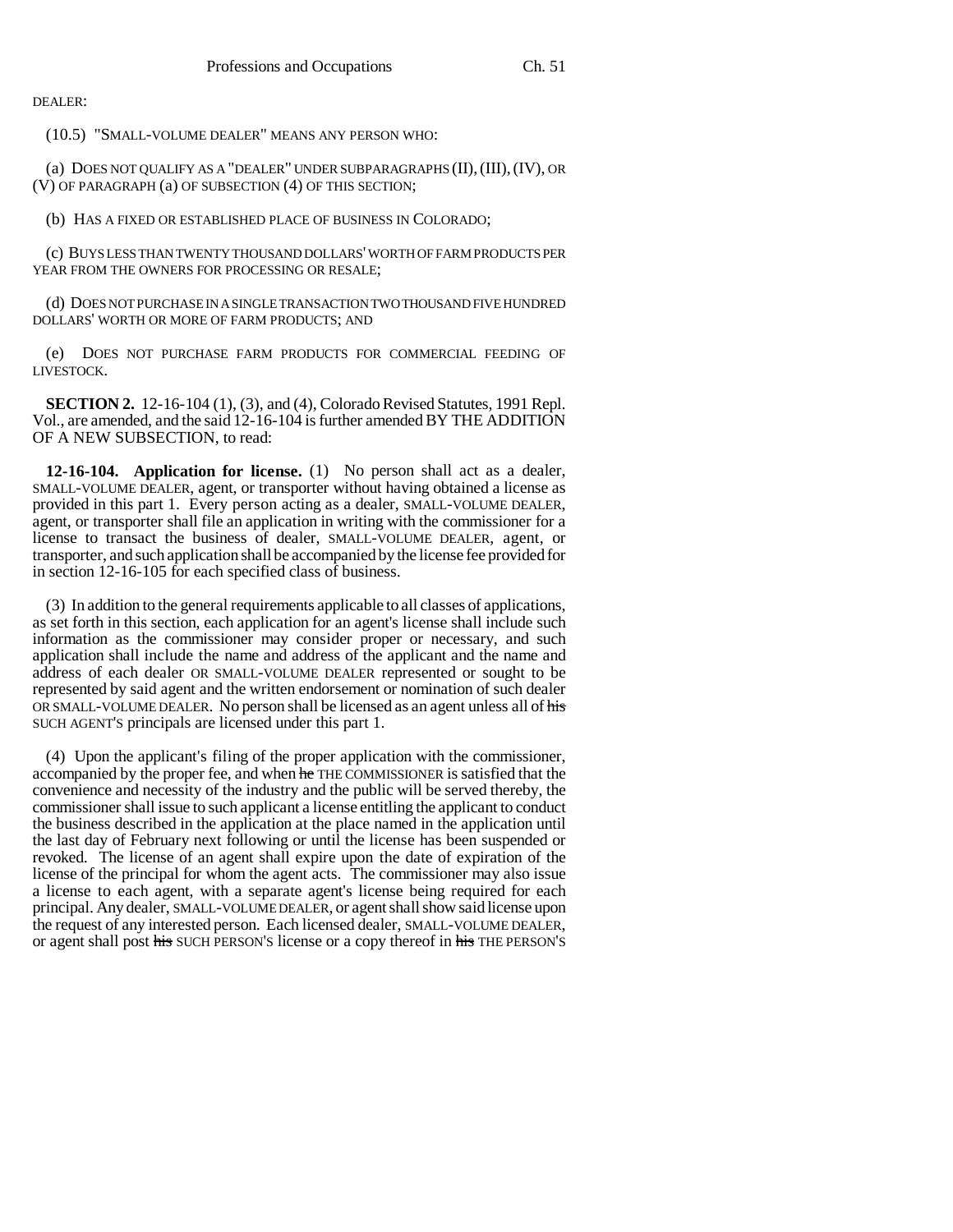## Ch. 51 Professions and Occupations

office or salesroom in plain view of the public. Transporters must carry the license or a copy thereof in each vehicle used to transport farm products.

(6) ANY PERSON LICENSED UNDER PART 2 OF THIS ARTICLE MAY APPLY FOR A LICENSE AS A DEALER OR SMALL-VOLUME DEALER WITHOUT PAYING THE LICENSE FEE OTHERWISE REQUIRED BY SECTION 12-16-105.

**SECTION 3.** 12-16-105 (1), Colorado Revised Statutes, 1991 Repl. Vol., is amended BY THE ADDITION OF A NEW PARAGRAPH to read:

**12-16-105. License fee - renewal.** (1) For filing the application described in section 12-16-104, each applicant shall pay the following fee to the commissioner, who shall transmit all such fees to the state treasurer for credit to the general fund:

(d) SMALL-VOLUME DEALERS, TWENTY DOLLARS FOR EACH YEAR.

**SECTION 4.** 12-16-106 (1) (c), (1) (d) (I), and (1) (g), Colorado Revised Statutes, 1991 Repl. Vol., are amended to read:

**12-16-106. Bonds and irrevocable letters of credit - exemptions.** (1) (c) The bond or irrevocable letter of credit shall be conditioned upon compliance with the provisions of this part 1 and upon the faithful and honest handling of farm products in accordance with the terms of this part 1 and shall cover any and all fees due the people of the state of Colorado by said dealer or transporter and all costs and reasonable attorney fees incident to any suit upon said bond or irrevocable letter of credit. Said bond or irrevocable letter of credit shall be to the state in favor of every producer, dealer, SMALL-VOLUME DEALER, or owner and, in the instance of a bond, shall remain in full force and effect until cancelled by the surety upon thirty days' prior written notice to the commissioner.

(d) (I) Any producer, owner, SMALL-VOLUME DEALER, or other dealer within the state of Colorado claiming to be injured by the fraud, deceit, willful negligence, or failure to comply with the provisions of this part 1 of any dealer may seek to recover the damages caused by such fraud, deceit, willful negligence, or failure to comply with the provisions of this part 1. If the licensee has elected to file a bond pursuant to this section, the injured party may bring an action, with the prior written consent of the commissioner, for collection against both principal and surety in any court of competent jurisdiction. If the licensee has elected to file an irrevocable letter of credit pursuant to this section, the injured party may request the department of agriculture, as beneficiary, to demand payment on the irrevocable letter of credit.

(g) Any person licensed pursuant to part  $2$  of this article may apply for a license as a dealer and shall not be subject to the license fee required by section 12-16-105. The bond or irrevocable letter of credit required by section 12-16-218 shall also apply to such person's THE activities as a dealer and OF ANY PERSON LICENSED PURSUANT TO PART 2 OF THIS ARTICLE. SUCH PERSONS shall ALSO be subject to the provisions of this section and section 12-16-107.

**SECTION 5.** 12-16-107 (1), (6), and (11), Colorado Revised Statutes, 1991 Repl. Vol., are amended to read: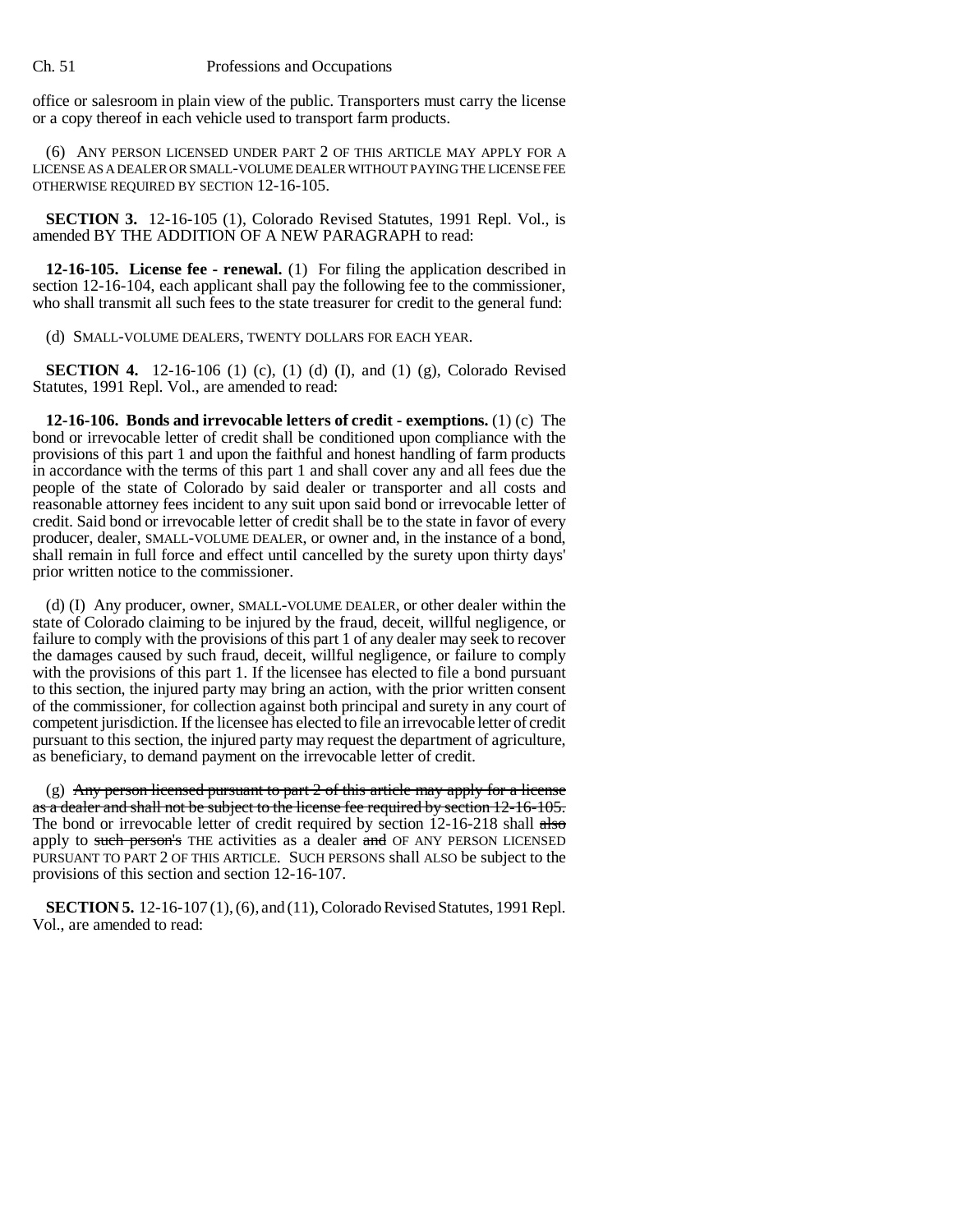**12-16-107. Investigations, hearings, and examinations.** (1) For the purpose of enforcing the provisions of this part 1, the commissioner may receive complaints from persons against any dealer, SMALL-VOLUME DEALER, agent, transporter, or person assuming or attempting to act as such and, upon the receipt of such a complaint, may make any and all necessary investigations relative to said complaint.

(6) If the investigation is against a licensee, the commissioner shall proceed to ascertain the names and addresses of all producers, dealers, SMALL-VOLUME DEALERS, or owners of farm products, together with the accounts unaccounted for or due and owing to them by said licensee, and shall request all such producers, dealers, SMALL-VOLUME DEALERS, or owners to file verified statements of their respective claims with the commissioner. If a producer, dealer, SMALL-VOLUME DEALER, or owner so requested fails, refuses, or neglects to file a verified statement in the office of the commissioner within thirty days after the date of such request, the commissioner shall thereupon be relieved of any further duty or action under this part 1 on behalf of said producer, dealer, SMALL-VOLUME DEALER, or owner.

(11) Whenever the absence of records or other circumstances makes it impossible or unreasonable for the commissioner to ascertain the names and addresses of all persons specified in subsection (6) of this section, the commissioner, after exercising due diligence and making a reasonable inquiry to secure said information from all reasonable and available sources, shall not be liable or responsible for the claims or the handling of claims which may subsequently appear or be discovered. After ascertaining all claims, assessments, and statements in the manner set forth in subsection (6) of this section, the commissioner may then demand payment on the bond or irrevocable letter of credit on behalf of those claimants whose claims have been determined by the commissioner as valid and, in the instance of a bond, may settle or compromise said claims with the surety company on the bond and execute and deliver a release and discharge of the bond involved. Upon the refusal of the surety company to pay the demand, the commissioner may bring an action on the bond on behalf of the producer, dealer, SMALL-VOLUME DEALER, or owner.

**SECTION 6.** 12-16-109 (1), Colorado Revised Statutes, 1991 Repl. Vol., is amended to read:

**12-16-109. Cease and desist order - suit for restraining order.** (1) If the commissioner determines that there exists a violation of any provision of this part 1 or of any rule or regulation promulgated under the authority of this part 1, the commissioner may issue a cease and desist order, which may require any person to cease functioning as a dealer OR SMALL-VOLUME DEALER, except for those functions necessary to prevent spoilage of products stored in his SUCH DEALER'S warehouse. Such order shall set forth the provisions alleged to have been violated, the facts alleged to have constituted the violation, and the requirement that all functions, except those necessary to prevent spoilage, be ceased forthwith. At any time after the date of the service of the order to cease and desist, the person may request a hearing on the question of whether or not any such violation has occurred. Such hearing shall be concluded in not more than ten days after such request and shall be conducted pursuant to the provisions of article 4 of title 24, C.R.S.

**SECTION 7.** The introductory portion to 12-16-110.5 (1) and 12-16-110.5 (1) (c), (2), (3), and (4), Colorado Revised Statutes, 1991 Repl. Vol., are amended to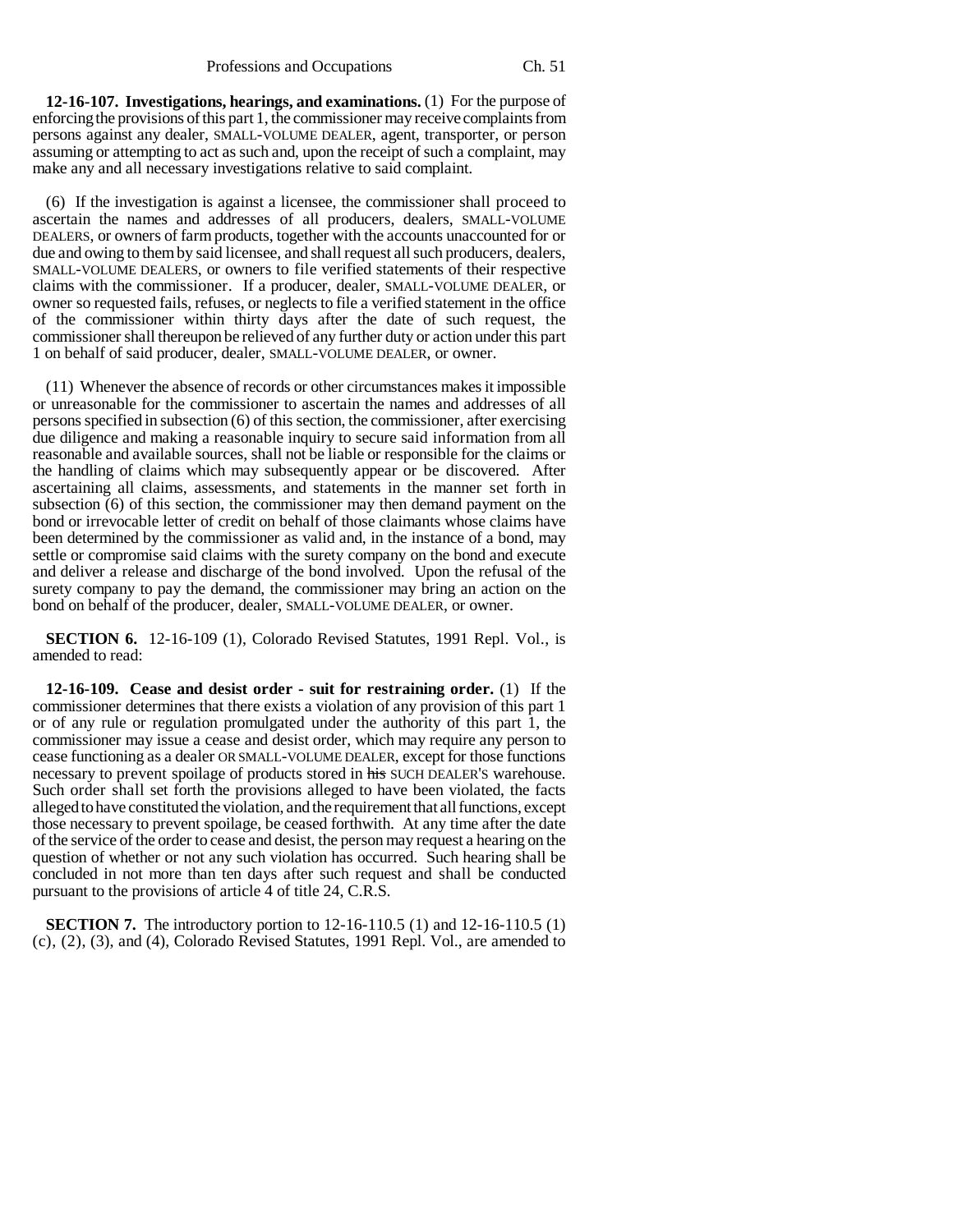read:

**12-16-110.5. Credit sale contracts.** (1) When a dealer OR SMALL-VOLUME DEALER receives farm products for which payment has not been made, the dealer OR SMALL-VOLUME DEALER, within sixty days after the receipt of such farm products, shall provide the producer or owner of the farm products with a credit sale contract. The credit sale contract shall contain the following information:

(c) The name and address of the producer or owner and the signature of the dealer or the dealer's SMALL-VOLUME DEALER OR THE authorized agent THEREOF;

(2) <del>Dealer</del> Records OF A DEALER OR SMALL-VOLUME DEALER shall be retained for a period of two years and shall reflect those credit sale contracts that have been cancelled and those that are still open. Such records shall be kept at the dealer's OR SMALL-VOLUME DEALER'S place of business at all times.

(3) An annual report of the status of all of a dealer's OR SMALL-VOLUME DEALER'S credit sale contracts may be required by the commissioner.

(4) All credit sale contracts entered into by a dealer OR SMALL-VOLUME DEALER shall be consecutively numbered by the dealer, and copies thereof shall be made available for inspection by the commissioner or the commissioner's authorized agents.

**SECTION 8.** Part 1 of article 16 of title 12, Colorado Revised Statutes, 1991 Repl. Vol., as amended, is amended BY THE ADDITION OF A NEW SECTION to read:

**12-16-111.5. Records of small-volume dealers.** EACH SMALL-VOLUME DEALER SHALL MAINTAIN RECORDS OF ALL ASPECTS OF EACH PURCHASE OF FARM PRODUCTS IN THE FORM AND MANNER REQUIRED BY THE COMMISSIONER.

**SECTION 9.** 12-16-115 (1) (e), (1) (j), and (1) (k), Colorado Revised Statutes, 1991 Repl. Vol., are amended, and the said 12-16-115 (1) is further amended BY THE ADDITION OF A NEW PARAGRAPH, to read:

**12-16-115. Unlawful acts.** (1) It is unlawful and a violation of this part 1 for any person to:

(e) Act as a dealer, SMALL-VOLUME DEALER, agent, or transporter without having obtained a license or act as a dealer or agent without having filed a surety bond or an irrevocable letter of credit, as provided in this part 1. Violation of this paragraph (e) shall constitute a class 6 felony.

(j) If licensed as a dealer OR SMALL-VOLUME DEALER, sell farm products for less than the current market price to any person with whom he SUCH DEALER has any financial connection, directly or indirectly, either as an owner of the corporate stock of a corporation, as a copartner, or in any other capacity, or sell any farm products out of the purchase price of which said dealer OR SMALL-VOLUME DEALER receives, directly or indirectly, any portion thereof other than the commission allowed in section 12-16-112. Violation of this paragraph (j) shall constitute theft, as defined in section 18-4-401, C.R.S.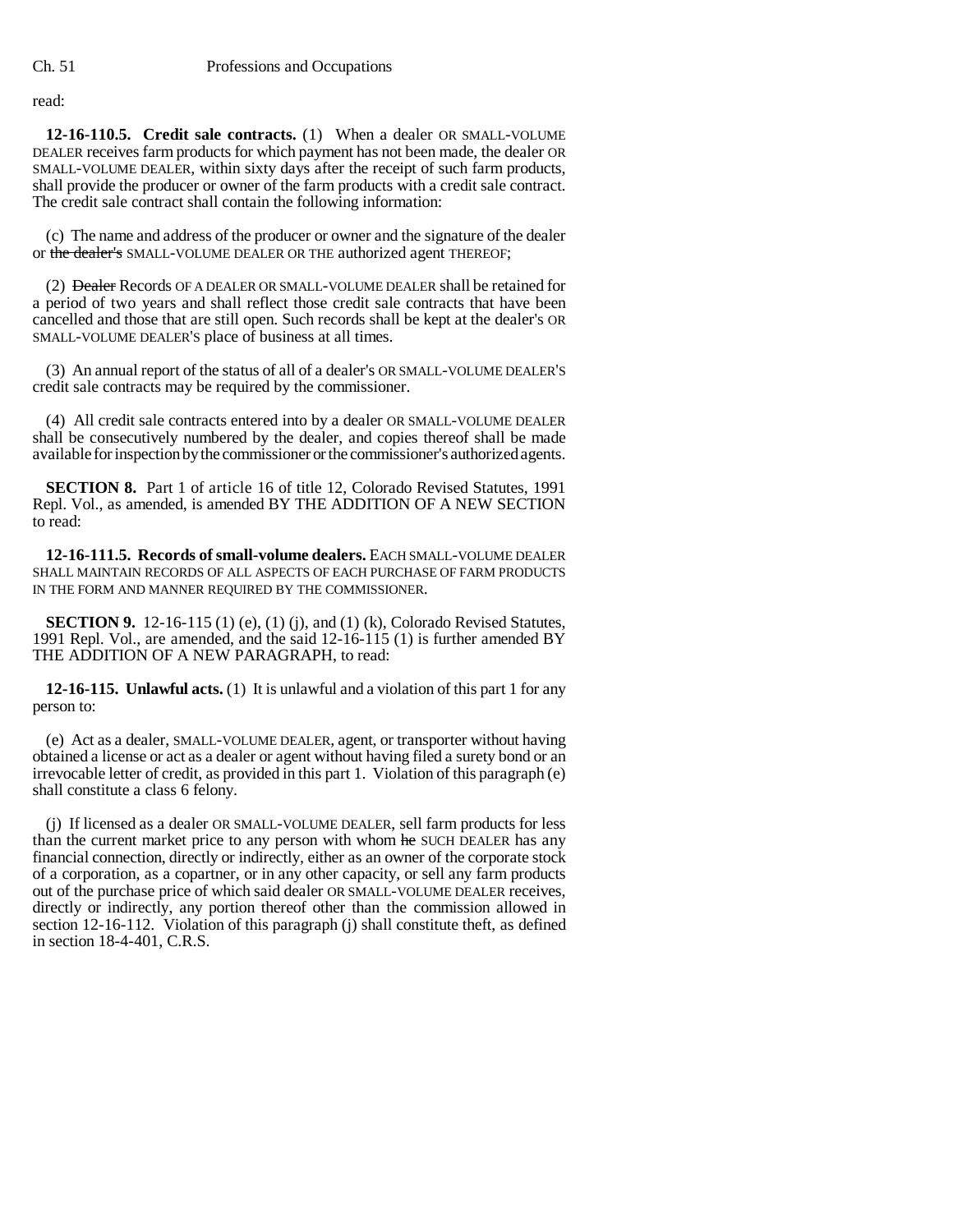(k) Act as a dealer, SMALL-VOLUME DEALER, agent, or transporter and, with intent to defraud, make, draw, utter, or deliver any check, draft, or order for the payment of money upon any bank or other depository to the owner for the purchase price of any farm products or any part thereof upon obtaining possession or control thereof, when at the time of the making, drawing, uttering, or delivery the maker or drawer has not sufficient funds in or credit with such bank or other depository for the payment of such check, draft, or order in full upon its presentation. The making, drawing, uttering, or delivery of such check, draft, or order shall be prima facie evidence of an intent to defraud. "Credit", as used in this paragraph (k), means an arrangement or understanding with the bank or depository for the payment of such check, draft, or order. Violation of this paragraph (k) shall constitute fraud by check, as defined in section 18-5-205, C.R.S.

(m) IF LICENSED AS A SMALL-VOLUME DEALER, PURCHASE TWENTY THOUSAND DOLLARS' WORTH OR MORE OF FARM PRODUCTS IN ONE YEAR FROM THE OWNER FOR PROCESSING OR RESALE OR PURCHASE TWO THOUSAND FIVE HUNDRED DOLLARS' WORTH OR MORE OF FARM PRODUCTS IN ANY SINGLE TRANSACTION FROM THE OWNER FOR PROCESSING OR RESALE. VIOLATION OF THIS PARAGRAPH (m) SHALL CONSTITUTE A CLASS 1 MISDEMEANOR.

**SECTION 10.** 12-16-116 (1) and (3), Colorado Revised Statutes, 1991 Repl. Vol., are amended to read:

**12-16-116. Penalties.** (1) Any person who violates any of the provisions of section 12-16-115 (1) (a), (1) (b), (1) (c), (1) (d), or (1) (e) commits a class 6 felony and shall be punished as provided in section 18-1-105, C.R.S. Any person who violates any of the provisions of section 12-16-115 (1) (f) or (1) (j) commits theft, as defined in section 18-4-401, C.R.S. Any person who violates any of the provisions of section 12-16-115 (1) (g), (1) (h), (1) (i),  $\sigma$ r (1) (l), OR (1) (m) commits a class 1 misdemeanor and shall be punished as provided in section 18-1-106, C.R.S. Any person who violates any of the provisions of section 12-16-115 (1) (k) commits fraud by check, as defined in section 18-5-205, C.R.S.

(3) Civil suits and criminal prosecutions arising by virtue of any of the provisions of this part 1 may be commenced and tried either in the county in which the farm products were received by the dealer, SMALL-VOLUME DEALER, or agent, or in the county in which the principal place of business of such dealer, SMALL-VOLUME DEALER, or agent is located, or in the county in which the violation of this part 1 occurred. The attorney general or the district attorney for the judicial district in which a violation of any of the provisions of this part 1 occurs shall, upon the request of any enforcing officer or other interested person, prosecute such violation.

**SECTION 11.** 12-16-202 (4.5) (b) and (21.5), Colorado Revised Statutes, 1991 Repl. Vol., are amended to read:

**12-16-202. Definitions.** As used in this part 2, unless the context otherwise requires:

(4.5) (b) "Commodity handler" does not include bona fide retail grocery merchants or restaurateurs having a fixed or established place of business in Colorado AS LONG AS THE USE OF COMMODITIES BY ANY SUCH PERSON IS DIRECTLY RELATED TO THE